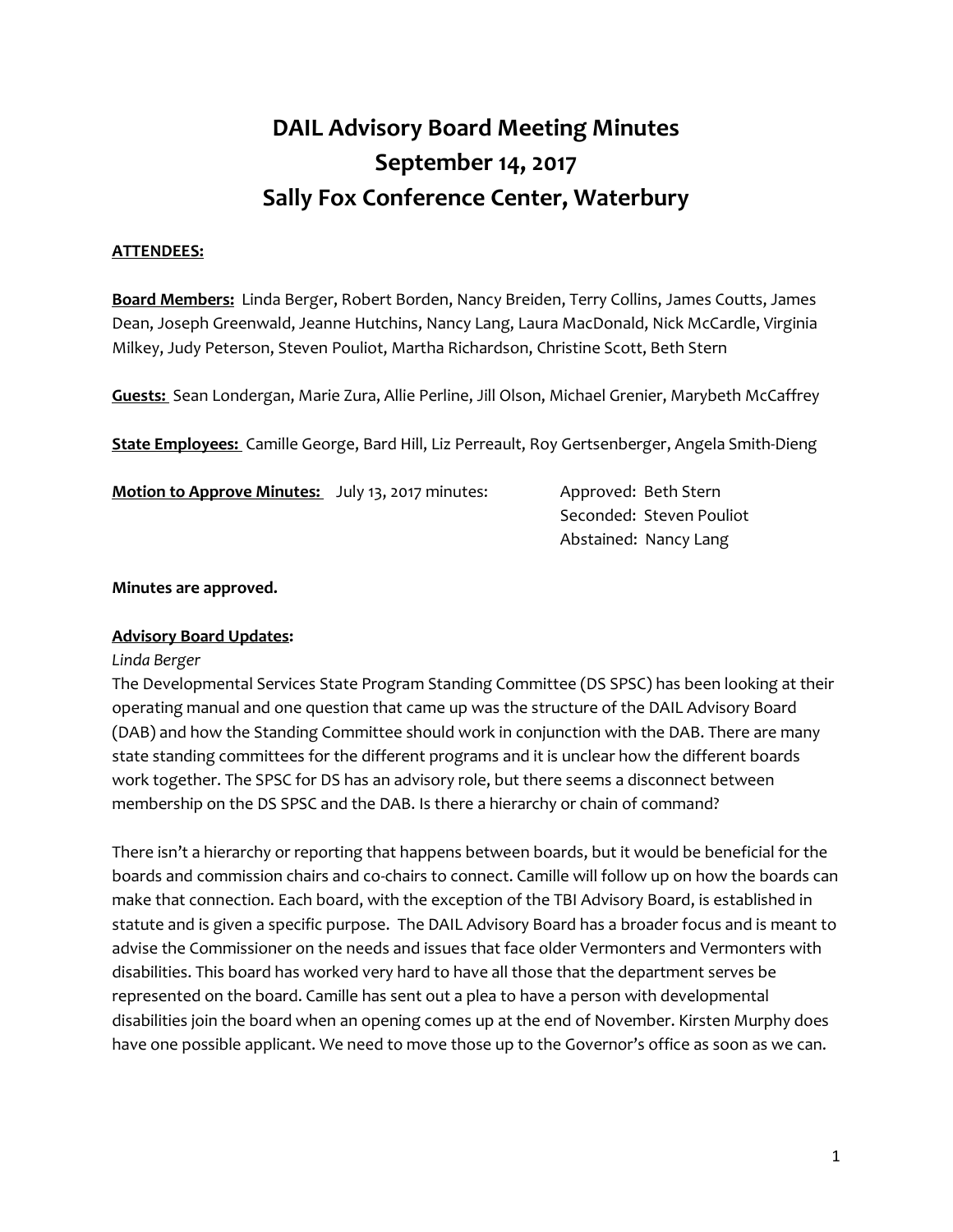#### *Robert Borden*

The award ceremony for Vermont from the SCAN Foundation will be held here at the Sally Fox Conference Center on Thursday, September 21 beginning at 6:00. Robert will be speaking and representing the DAIL Advisory Board and sharing the board's function, how important it is and how respected the board is by DAIL. Robert asked if there is anything the board would like him to mention. Beth suggested that he look back at agendas and mention the variety of topics that are covered by the board. Ginny suggested that he talk about the aging demographics and the number of people living with disabilities and what they contribute to our communities. Christine would like Robert to mention the genuine compassion and passion that the people in this room bring to their work and this board. It has such a positive impact. There will be past Commissioners there and all is welcome. Please, come and help celebrate this honor and be Robert's posse!

## *Judy Peterson*

Judy and Kim Fitzgerald just saw each other at the closing of the Respite House which was sold to Cathedral Square Corporation. Cathedral Square will soon be opening a residential memory care program in that space. It is considered a win-win to have another community service program taking over that space.

The VNA of Chittenden and Grand Isle County is in the middle of a due diligence process through the UVM Health Network. Judy has mentioned this to the board before but wanted to update. There will be an annual board meeting in September and they will decide if they want to affiliate.

## **State Long Term Care Ombudsman:**

#### *Sean Londergan – Ombudsman*

State Statute requires that every year the Commissioner establish a committee to review conflict of interest in the State Long Term Care Ombudsman Program. The Ombudsman Program must then attach a certification regarding this review when the annual report of the program is submitted to the Legislature. The Commissioner has designated the DAIL Advisory Board to be the review committee; and following up on last year's review and recommendation from the Advisory Board, a subcommittee will need to be established to review conflict of interest in the Ombudsman Program in order to make sure that it is able to independently advocate for those receiving long term services and supports. Recently, the Federal Administration for Community Living implemented new regulations for State Ombudsman Programs. The Ombudsman Program and Angela Smith-Dieng of the Adult Services Division have been working together to make revisions in policies and procedures to come into compliance with the new regulations, including conflict of interest. Last year this was still in process and the subcommittee was made up of consumers of LTSS. They then reported back to the full Advisory Board about their review. One of the recommendations they made was that a subcommittee be established again this year now that the new policies are in place and adequately addressing conflict of interest. The group met once or twice by phone last year. So, Sean is looking for volunteers to serve on the subcommittee. Those who volunteered are: Jim Dean, Martha Richardson, Nancy Lang, Robert Borden. In addition, Diane Novak was nominated. Camille will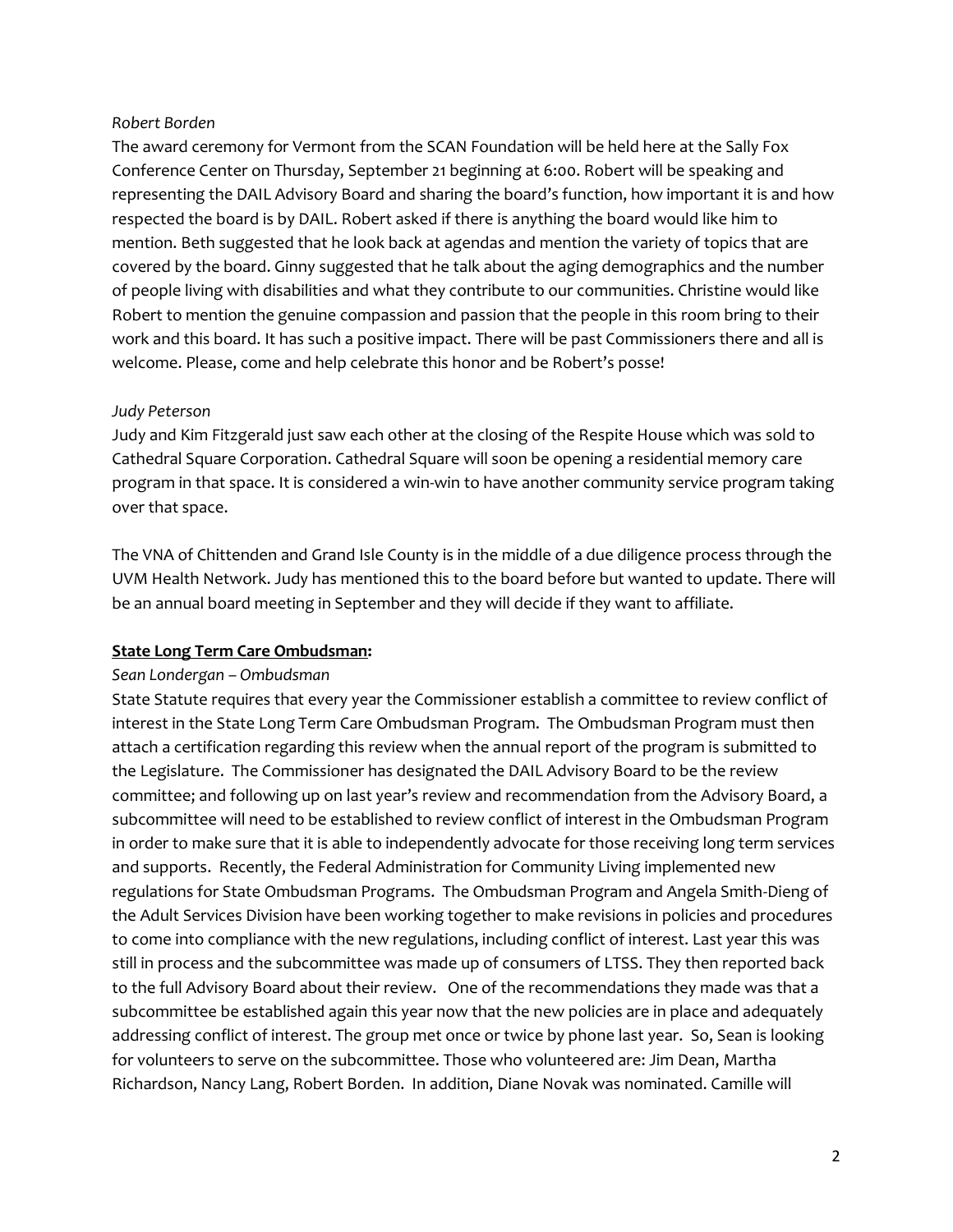follow up with Diane to request her service on the subcommittee and Sean will coordinate with Liz Perreault to convene the subcommittee.

## **Act 186 Indicators for Outcomes 7 & 8 – Part 1:**

*Camille George, Deputy Commissioner and Bard Hill, Director of Policy, Planning and Analysis* Bard began by saying that there is an Act 186 that includes indicators. How do we measure the performance of the state in achievements, goals and aspirations for the state? The legislature has identified outcomes and they have changed one broad outcome to two separate outcomes that address older adults and those with disabilities. At one time, they had indicators included in statute, but now only the outcomes are included in statue.

Outcome number 7 is phrased as "Vermont's elders live with dignity and in settings they prefer." We brainstormed about what population indicators are available that address that outcome. In a Results Based Accountability (RBA) approach, it is the state population, not a program population that is used. Using population indicators is harder to find unlike our program indicators that we do track. Most of the indicators we found was through the Census, Department of Health and AARP.

As you look at the scorecard, our Division of Licensing and Protection did have the population indicators for the rate of confirmed reports of abuse, neglect and exploitation of vulnerable adults per 1,000 vulnerable adults. Most of the indicators information came from AARP and you can go to AARP site and for every one of their measures, they have a paragraph describing where they got their methodology. It is transparent if not tedious to find the information.

Many of these indicators are based on samples and have a significant margin of error on a state-wide level so you can't even try to use them at a county or community level.

As you look at the outcome, which indicators do you think speak most directly to that outcome or which indicator has the best tracking that we can use moving forward.

The question of population measures is affected by systems which are driven by programs. Is this the sort of thing that will lead down the road to the outcomes in finding the best people at the program level that impacts the system that in turn drives the population level? It comes down to program performance which can influence the system but can't control it. The goal is to find the indicators that can influence the outcomes without the expectation that they will control them.

After this discussion with the board, we'll be sending our top recommendations back to the Government Accountability Committee for their approval.

~*Discussion of Act 186 to be continued later in the meeting* 

**Health Disparities Among People with Disabilities and VDH Grant:** *Kirsten Murphy, DD Council and Allie Perline, VDH*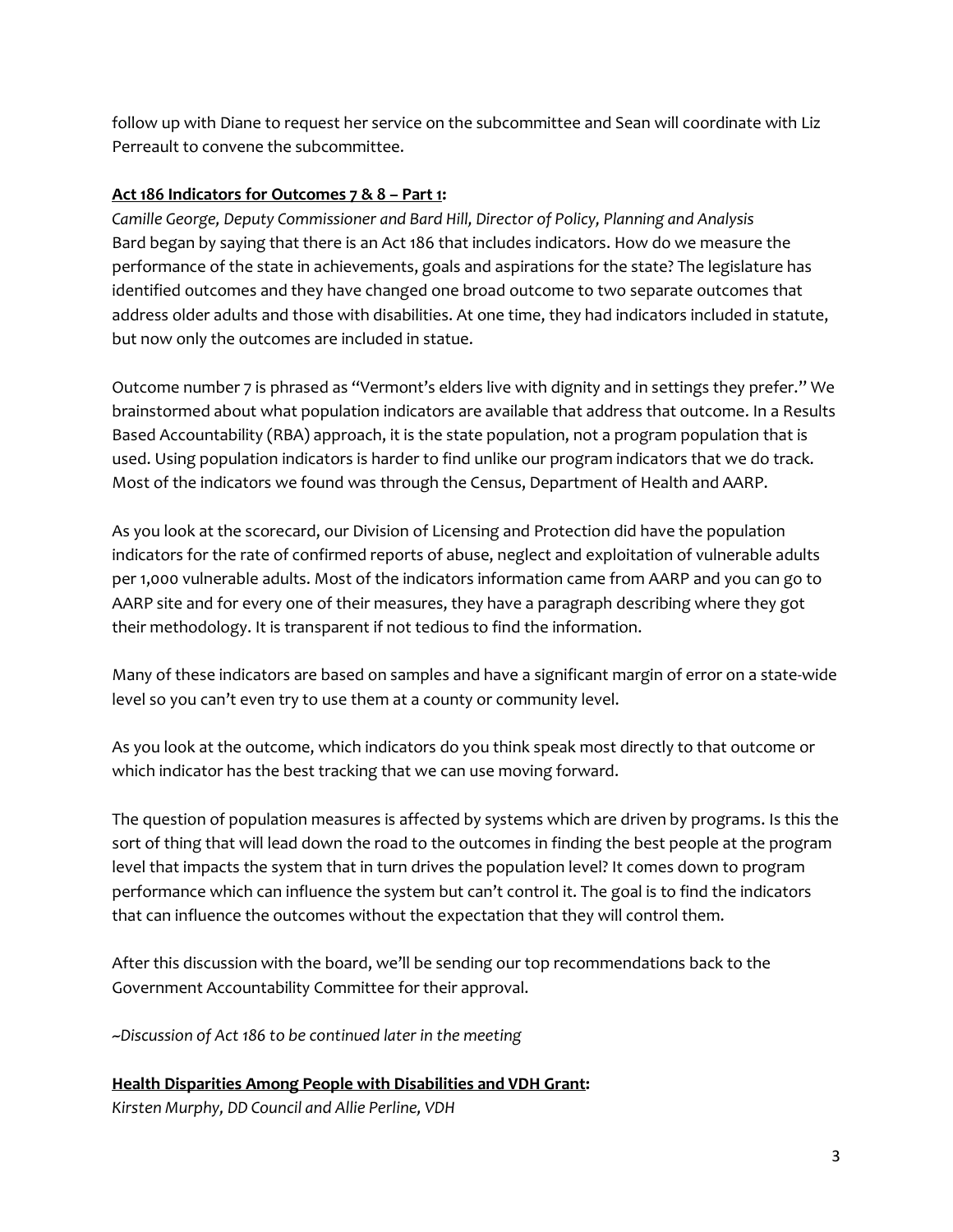Allie Perline is out of the VDH Health Promotion Disease Prevention Unit and has been working there for the past several months. She came on to work with the money that the department got from the CDC for disability and health funding opportunity she was brought on to manage that money. Kristen is going to share some good information on health disparities among those with disabilities and Allie will add on at the end and tell us how this information is driving the work she is doing at VDH.

Kristen Murphy is from the Developmental Disabilities Council and has brought slides with information that the council has gathered over the last three years to show the health disparities among those with complex disabilities.

## *Kirsten Murphy:*

Every state and territory has a DD Council and they are part of three different organizations that were put in place by Federal Statute. Congress understood that if foundational legislation were actually going to take effect at the state level there needed to be three organizations in every state to do the work. Nancy Frye represents the Protection and Advocacy arm and use the tools of the court. The Center for Disability and Community Inclusion at UVM that is your training and research arm and then there is the DD Council that works to include those with DD and their families, making them a part of helping form the policies that concern them. Kristen is technically a state employee but the board she reports to is 50% or more, made up of those who experience Developmental Disabilities and family members of those with that experience. The rest of the board is made up of those who work in departments of state government. They are also charged with doing a state-wide needs assessment of those with Developmental Disabilities, every five years. This study is looking at the health status of those with DD and what was found was very concerning and interesting national health data.

Special Olympics has become a premier public health organization by having the largest world-wide data base of the health status of those with intellectual and developmental disabilities. Vermont also has a data base with the healthy athlete program which does screening but for the DD Councils reporting purposes, the data base is too small and they use the national data base. When looking at the data there is much concern. The study identified three health behaviors that contribute to four chronic diseases that account for 50% of deaths. This is just a sample of the health concerns that the study exposed. The other thing to keep in mind is that these are athletes who are motivated and have the supports to participate in Special Olympics.

It was found that dental health for those in countries that provide universal health care is the same as those people in countries that don't. The question that raises is "why?" Adults with disabilities are also 4x more likely to report poor health.

This group of people are medically underserved because they don't have the same access to medical care which is the health disparity that they experience. There are many groups the federal government considers medically underserved that are identified by Health Resources and Services Agency (HRSA) and through this identification; these groups receive some resources in order to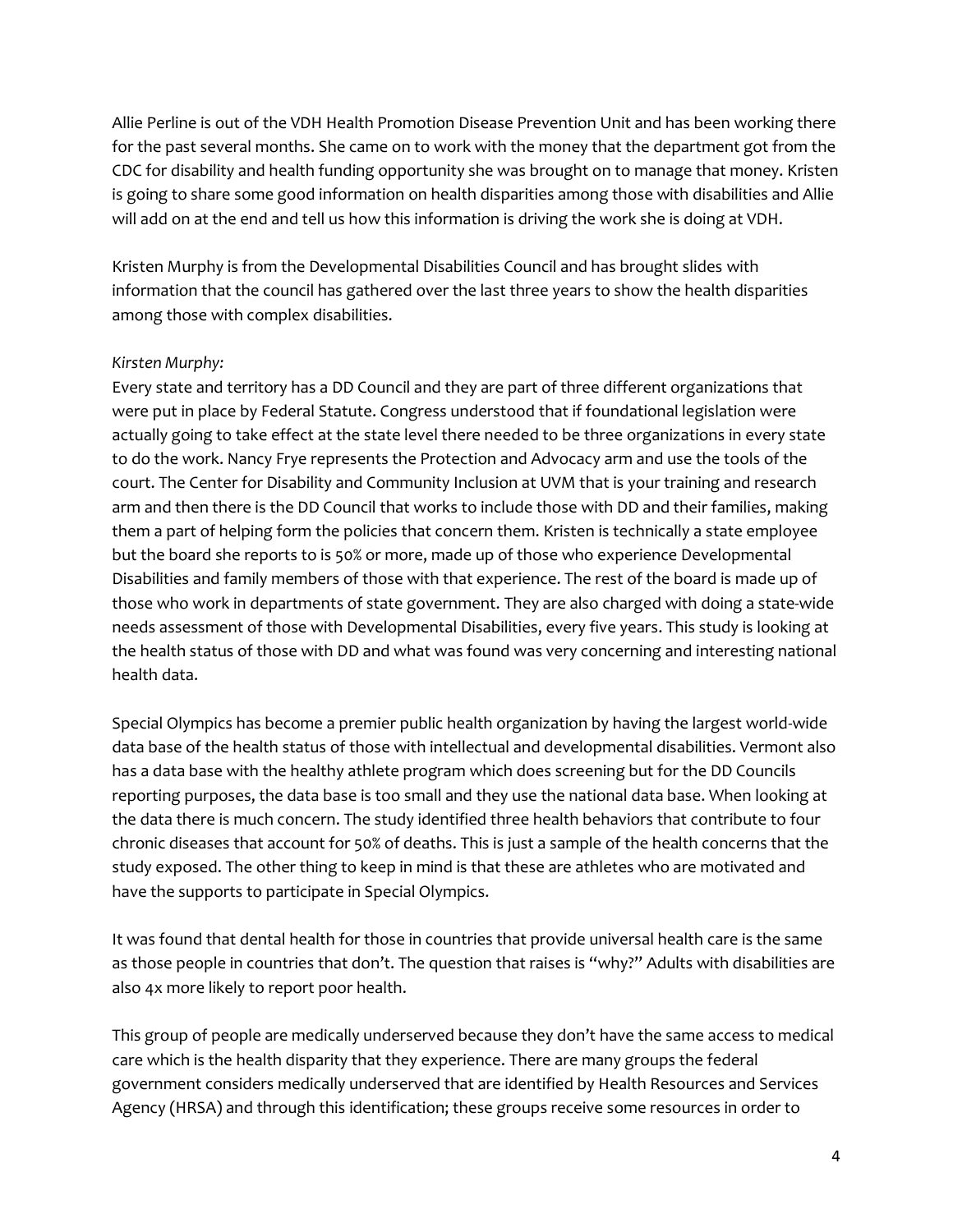offset the disparity. However, they don't include people with DD in the identification even though they meet the requirements of the formula they use. The reason they don't include those with DD is because they're in an internal conflict at Health and Human Services in Washington about whether it is just people with disabilities or developmental disabilities that are underserved. Then there is the expense of identifying such a large group to have to serve.

While working with the Green Mountain Health Advocates, the DD Council received a grant from the Health Innovation Project to convene a small group with three young women with experience with DD and three doctors a nurse and one person with a profound disability and spent 9 months talking to each other and stakeholders and government leaders and asked what works well, what doesn't work well. One thing that came to light was that doctors and providers do not receive any training, outside of pediatrics, that includes those with disabilities or developmental disabilities. The DD Council then got a second grant that allows training with peer coordinators that did not include anything clinical but things like communicating. How to communicate in a way that is respectful to help build a provider's confidence in working with those with DD.

With the life expectancy expanding long beyond what was once thought possible, there is a population of folks with DD growing older and needing medical supports that were never needed in the past. With this aging population, their caregivers (parents) are also aging and unable to provide the same supports they were once able to give. There aren't any real transitional services from pediatrics to adult care. Things that help plan the appointments and how to follow up. Also, the 15 minute doctors' visits are not long enough.

Access to basic tools at the doctors would not only benefit those with disabilities but those that are aging as well. There is a story about a young man named Patrick who is in a wheelchair and his mother said that since moving to Vermont, he has not been examined outside of his chair. The doctor's office does not have a table that lowers and raises and to be weighed, Patrick goes to the Vet to a large scale that sits on the floor that he can get his chair onto. If we addressed these barriers we would be aligned with US Access Board Standards per the Affordable Care Act and be compliant with the ADA.

If a person receives HCBS in Vermont they are required to have an annual primary care visit. However, if it is only a 15-minute visit, it probably won't be that thorough. The UK has a standard of a nurse coming to the home of the person with DD prior to an annual visit. There are usually 3-5 health issues that are identified and the information is given to the primary physician which leads to a much more thorough appointment. This has been piloted in San Diego and it has been successful. Here in a more rural area it might be harder although we do have a strong network of visiting nurses and that type of system could be used for this purpose.

Green Mountain Self Advocacy is a state-wide board that is comprised of people with DD and have about 600+ members and 23 chapters around the state.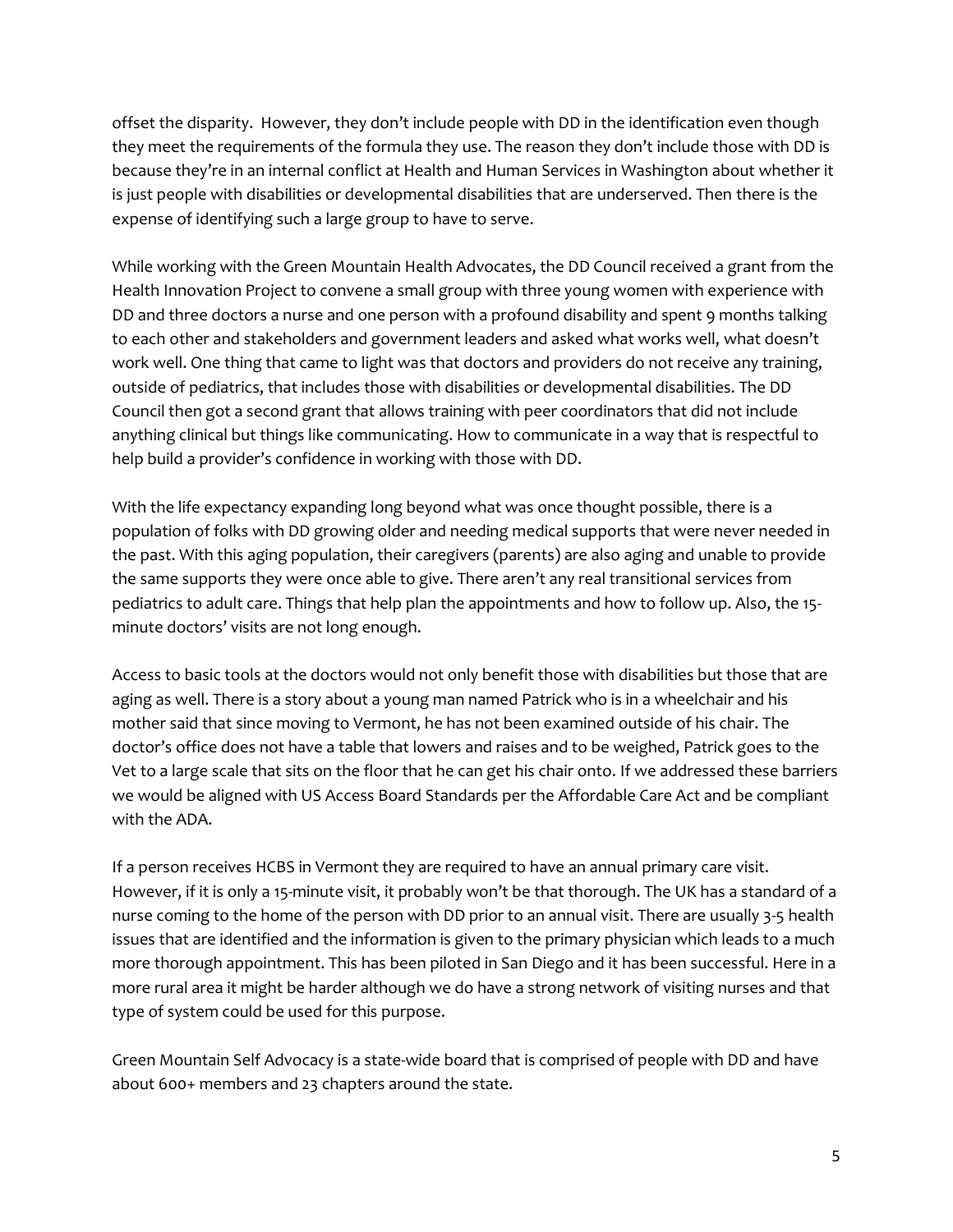# *Allie Perline:* Liz should scan and send out to everyone – see link <http://www.healthvermont.gov/health-statistics-vital-records/population-health-surveys-data/brfss>

Social determinates of health are really impacting the overall health and wellness of all Vermonters with disabilities. Factors like transportation, education, employability and income add to the disparities to health for Vermonters with disabilities compared to Vermonters without disabilities. This is deep rooted problem that hasn't really been looked at especially in the public health realm. Currently, this issue is starting to be addressed.

The 3, 4, 50 Campaign is a great overview of the health behaviors that are resulting in 50% of deaths. The opportunity to access the funding from the CDC is a perfect fit for addressing these issues. The funding is on a five-year cycle and began last summer and we began by collecting data. While looking at the data we are able to identify where to build the outreach program.

It is a state-wide partnership to figure out how to improve the resources to address the health of this population. By including the partners who work and provide programs it makes things more accessible to people with disabilities. Between the Advisory Board, partners and Chronic Disease Unit (CDU), we have a unique opportunity to have significant outreach and impact in disease prevention and education to improve the health of people who have disabilities. This funding is now building a capacity within the Department of Health and educating the department of this significant need that has been identified and in many ways, begin to be addressed. Having the resources and expertise of the advisory group and organizations that already have the connections to the communities, resources and skills that can be embedded into the work of the CDU. Things the CDU are looking at specifically are mammography screening and oral health which have huge disparities when compared to Vermonters without disabilities. Our oral health program has piloted a public health service/training program in several senior housing sights and think it would be a great way to also reach those with disabilities.

We are starting year two and the first year was focused on collecting data and working closely with the advisory group and CDU staff to look at the statistics to see which areas are primed for some good work. Working to bring attention to this population and the health disparities.

In the next couple of months, they will be making the decisions on the areas they can start to dig into, and identify the areas that will be looked at further down the road. This is a great opportunity to bring the health of Vermonters with disabilities into the forefront within the Department of Health.

Why does this matter to DAIL? The statistics show that people with disabilities is 20 years shorter and people with autism has a 15-year shorter life expectancy. When you consider DAIL's mission of making Vermont the best place to grow old in and have disabilities in, you have to consider this disparity.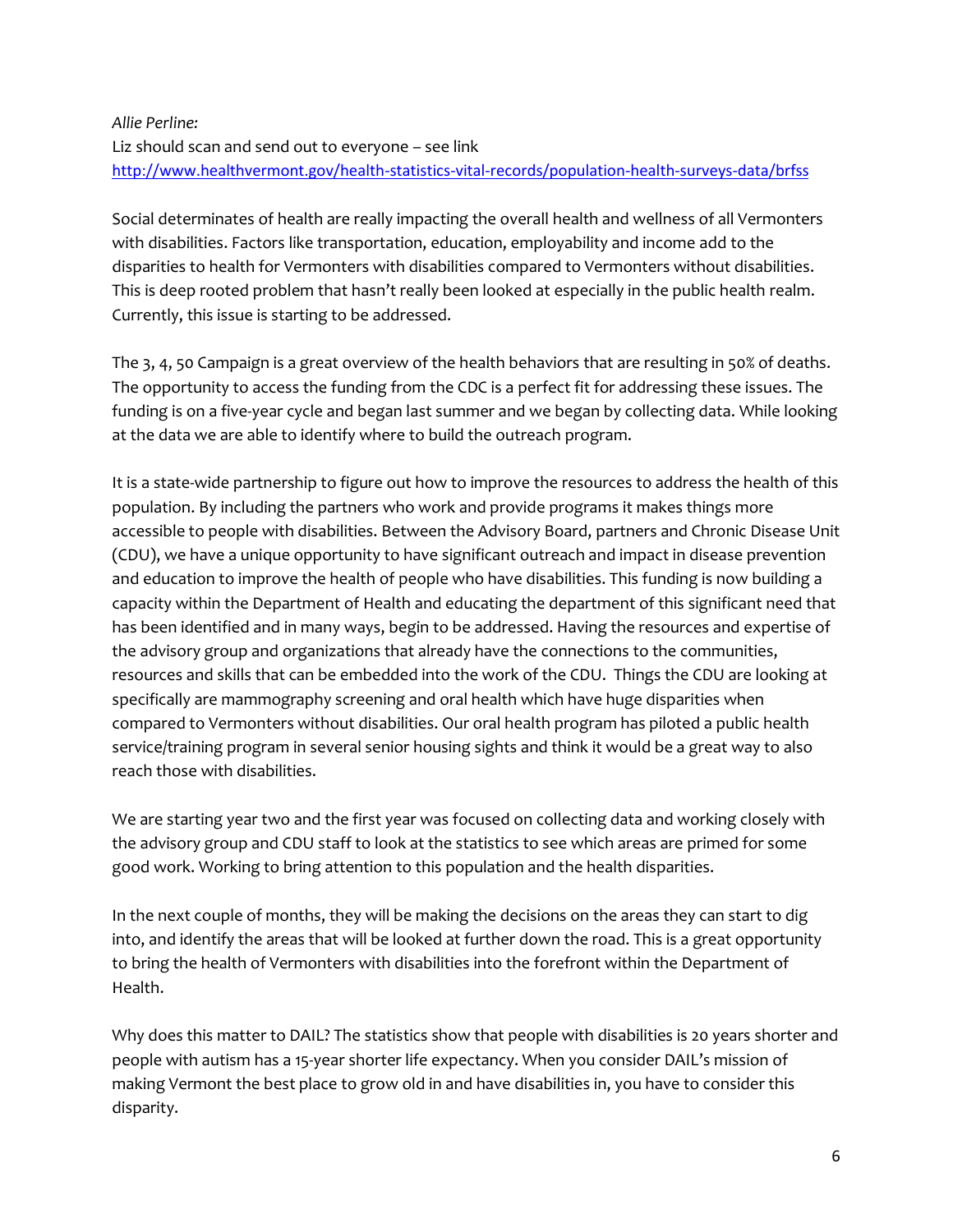Once we move into this next stage, conversations will happen more frequently with organizations like the ACOs and OneCare discussing the preventative measures and accessibility that can happen.

Medicaid is a huge payer for this population and implementing these preventative measures and creating access will not only improve the quality of life for the individual but will also save a significant amount of Medicaid money.

Roy Gerstenberger, DDSD Director, is encouraged at the partnership with the designated agencies. The DAs would like to be involved sooner than later to help because it is thought they don't have enough of a presence in these types of conversations. The advisory meetings happen every month and everyone who would like to join is welcome to contribute to the conversation. Nancy Metz has been appointed to the ACO Advisory Board.

# **Population Projections and Utilization Projections for LTSS:**

*Bard Hill, DAIL PPAU Director, Marybeth McCaffrey and Michael Grenier, University of Mass. Medical School – Center for Health Law and Economics*

DAIL contracted with UMass Medical School in 2014 to produce a report of profiles of current and projected demographics and profiles of current and projected service utilization in order to provide data for planning future Long-Term Services and Supports (LTSS).

# *The following is taken from the UMass material presented at the meeting.*

Some of the key findings:

- About 11% of the Vermont population currently has a cognitive disability, functional disability, or both
- Projections vary depending on the assumptions used for overall population growth, but the numbers of people with disability may decrease slightly by 2030

Overall, the Vermont population under age 65 is projected to decline, while the population aged 65+ is growing. However, if current service use trends continue, we project:

- Choices for Care participants
	- aged 18-64 will increase
	- aged 65-84 will remain about the same
	- aged 85+ will remain the same or decrease slightly
- Developmental Disabilities Service participants
	- aged 18-64 will increase considerably
	- aged 65-84 will increase considerably

Most of the data was gathered from the American Community Survey, US Census Bureau and Medicaid claims data. UMass customized the definition of disability to generate results more targeted to DAIL's program and planning needs. To approximate the population needing LTSS, UMass used categories with individuals who need functional assistance with mobility, self-care or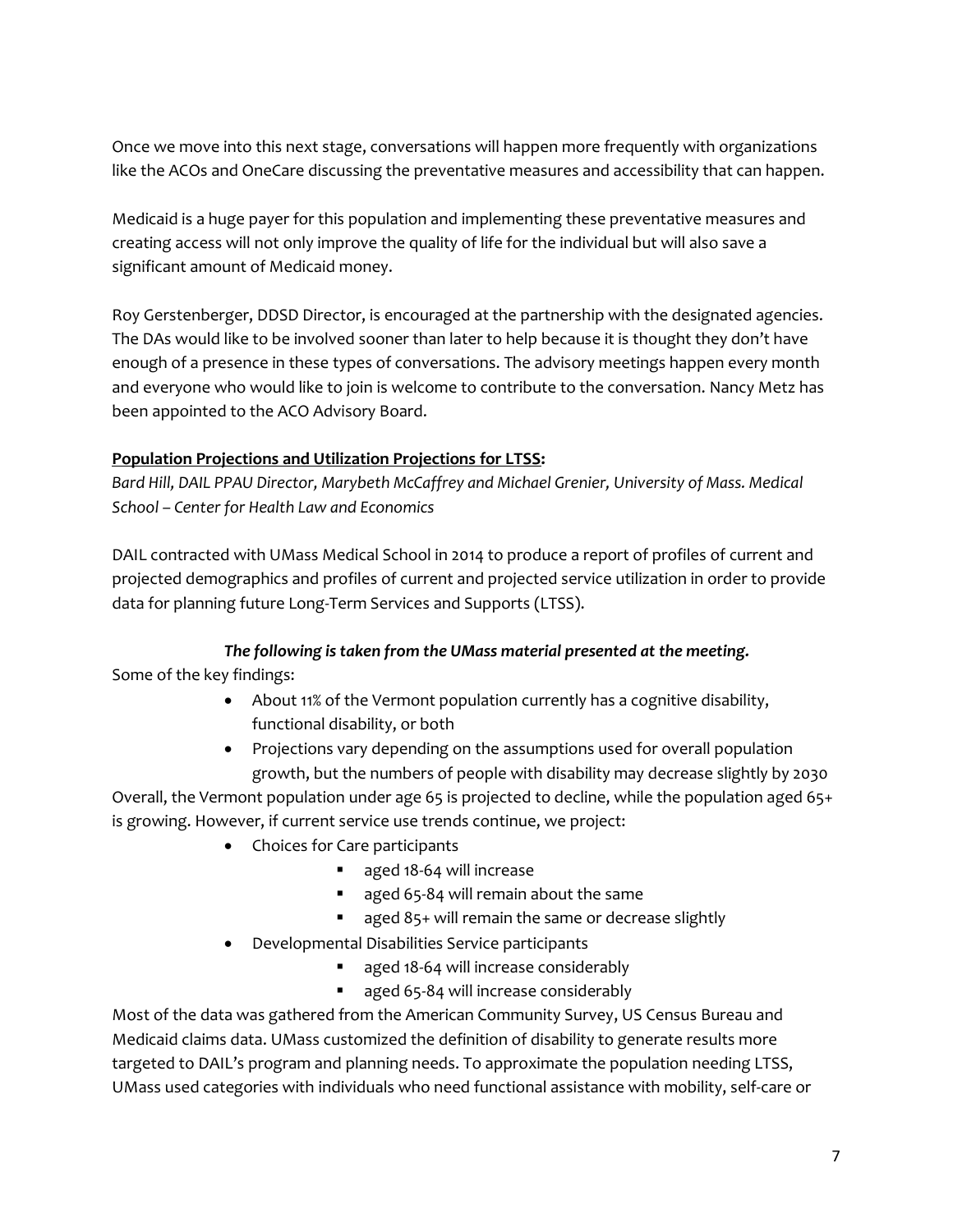independent living. The service trend numbers are from the actual number of people receiving choices for care and their claims, not who applied.

What we know:

- **■** State has shrinking population; fewer younger, working age people for the caregiving Workforce and more, older people
- People with disabilities are more likely to have lower incomes
- Service utilization patterns vary widely between CFC (more people, shorter time enrolled) and DDS (fewer people, longer time enrolled)

What we don't know:

- Whether rates of disability will increase or decrease
- Whether financial or functional eligibility requirements will change
- Whether poverty rates will change
- Whether new interventions (e.g. dementia treatment) or new service options (e.g. assistive technology) will impact future demand
- Whether future funding from federal/state government will be available
- Whether people age 65+ may become a greater part of the caregiving workforce

Legislators are interested in the aging of Vermont and this gives us an idea of what is to come. This study is a useful tool to show that even though Vermont's population is aging, it appears that there isn't going to be the "silver tsunami" that some may think. At the very least, it is much more complex than that, with many older people remaining active and healthy for longer than their predecessors. As a group, older people today appear to be generally healthier and with higher income than previous generations of older people, but some people are not. Some of the surprises in the data is the aged 65-84 population trend is going up, but the CFC service trend has been decreasing. As the population age 65+ represents a larger percentage of the population, we might consider ways in which healthy and able older Vermonters can be recruited and supported to serve as paid caregivers for other people. Some of the people who are served across the range of DLTSS in Vermont do not have physically demanding support needs.

Some of the shortcomings of this report is the narrow look at only Medicaid programs (e.g. CFC) and not considering other frail elders who may need services. The way this report will be presented to the legislature will be to give caveat/guidance. We will have it available on our website for viewing. The concern is that the legislature will see the service trend going down and believe that there isn't an increasing problem across all services. This is a projection based on the described method, not a prediction. This can also help the legislature realize the need for more money for other services e.g. accessibility in transportation, doctors' offices with beds that move up and down, and help with equipment for people's homes.

# **Statewide Needs Assessment of Older Vermonters:**

*Angela Smith-Dieng, ASD*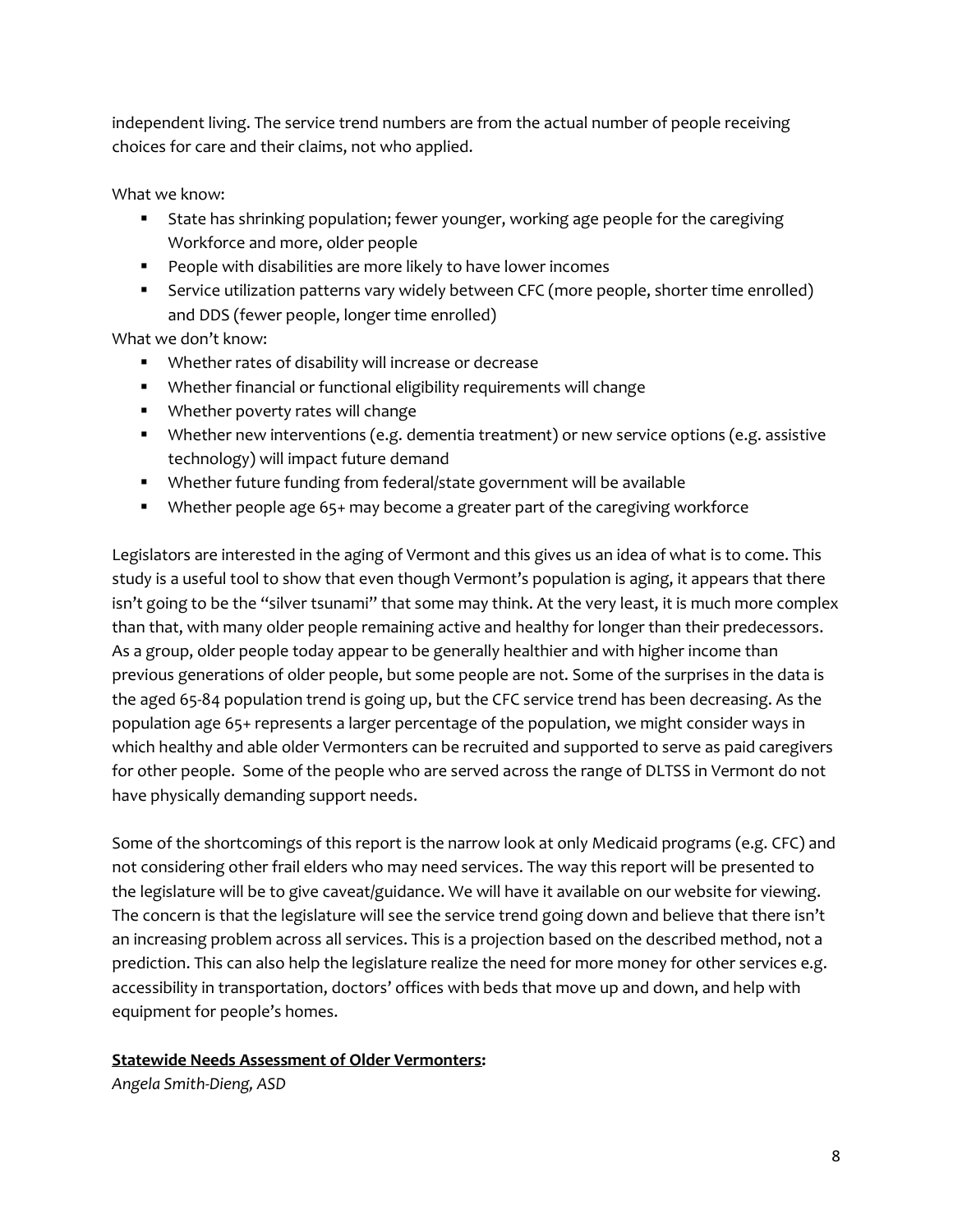There is a statewide needs assessment of older Vermonters being conducted to understand what people want and need as they age. It is also in anticipation of developing the next State Guide on Aging which is a four-year guiding document for our work at DAIL.

There is a survey for stakeholders and providers and a survey for older Vermonters for any one over the age of 60. It is online or you can fill out a paper copy. It is due October 1 and the report will ready in November.

"If you live in Vermont and are age 60 or older, you are invited to please take a few minutes to complete the survey. It can be found online at: [https://www.surveymonkey.com/r/AgingWellVT.](https://www.surveymonkey.com/r/AgingWellVT) If you would prefer a hard copy of the survey, please contact Dr. Kelly Melekis at (802) 448-0928 or [kellymelekisphd@gmail.com](mailto:kellymelekisphd@gmail.com) and a survey can be mailed to you at the address you provide. The deadline to complete the survey is October 1, 2017."

## *Act 186 Indicators for Outcomes 7 & 8 – Part 2:*

*Camille George, Deputy Commissioner and Bard Hill, Director of Policy, Planning and Analysis*

## *Outcome 7: Vermont's Elders live with dignity in settings they prefer*

The Clear Impact 'scorecard' is a web-based application with different types of 'objects', including population indicators, within it. The indicators are associated with a relevant outcome. Which indicators do you think are relevant and available that DAIL should present to the Government Accountability Committee for reporting under Act 186? The legislature is already considering the indicator, "percentage of Vermonters aged 65 and older who are participating in the labor force". We have been asked to propose 2-3 indicators for each of the outcomes (7 and 8). When choosing the indicators, the focus should to be on the measures you think are relevant and important, and also have a valid and reliable a data source that we can access. The hierarchy to remember is: outcomes, indicators, programs, program performance measures. We avoid using program performance measures as 'population indicators', since program data rarely represents the entire population.

The Boards consensus is the one indicator that is least relevant is, "Percentage of Vermonters age 65 and older participating in the labor force".

## *Outcome 8: Vermonters with disabilities live with dignity and in settings they prefer*

The American Community Survey gathered the data for, "estimated employment rate of Vermonters aged 21-64" and it includes all disabilities. Most times statistics about employment for those with disabilities includes people who may be working few hours, e.g. working no more than 2 hours per week. Maybe look at the annual income trend instead, as an indicator, in the future.

The indicators that seem to be most relevant are: poverty indicator, rate of confirmed reports of abuse, neglect and exploitation.